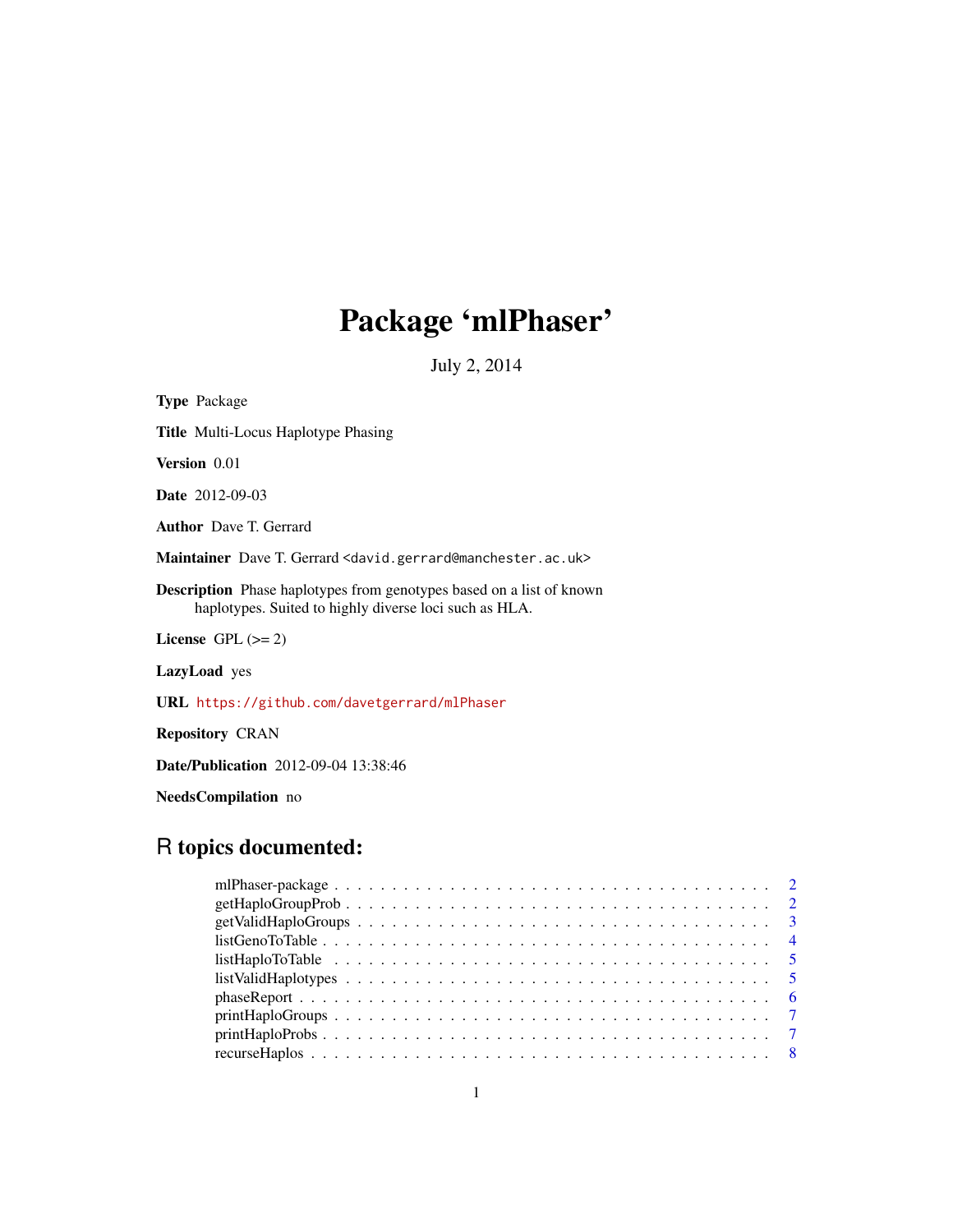<span id="page-1-0"></span>

| Index | $\overline{13}$ |
|-------|-----------------|
|       |                 |

mlPhaser-package *mlPhaser*

## Description

| Package:  | mlPhaser                                                                          |
|-----------|-----------------------------------------------------------------------------------|
| Type:     | Package                                                                           |
| Version:  | 0.01                                                                              |
| Date:     | 2012-08-28                                                                        |
| Author:   | Dave T. Gerrard <david.gerrard@manchester.ac.uk></david.gerrard@manchester.ac.uk> |
| License:  | $GPL (=2)$                                                                        |
| LazyLoad: | yes                                                                               |

## Details

mlPhaser

Some text

The main functions are: [phaseReport](#page-5-1), [getValidHaploGroups](#page-2-1),

...

getHaploGroupProb *Get haplotype group probability*

## Description

Combine probabilities across a haplotype group

## Usage

```
getHaploGroupProb(haploGroup, haploFreqs,
 method = "basic", returnLog = FALSE)
```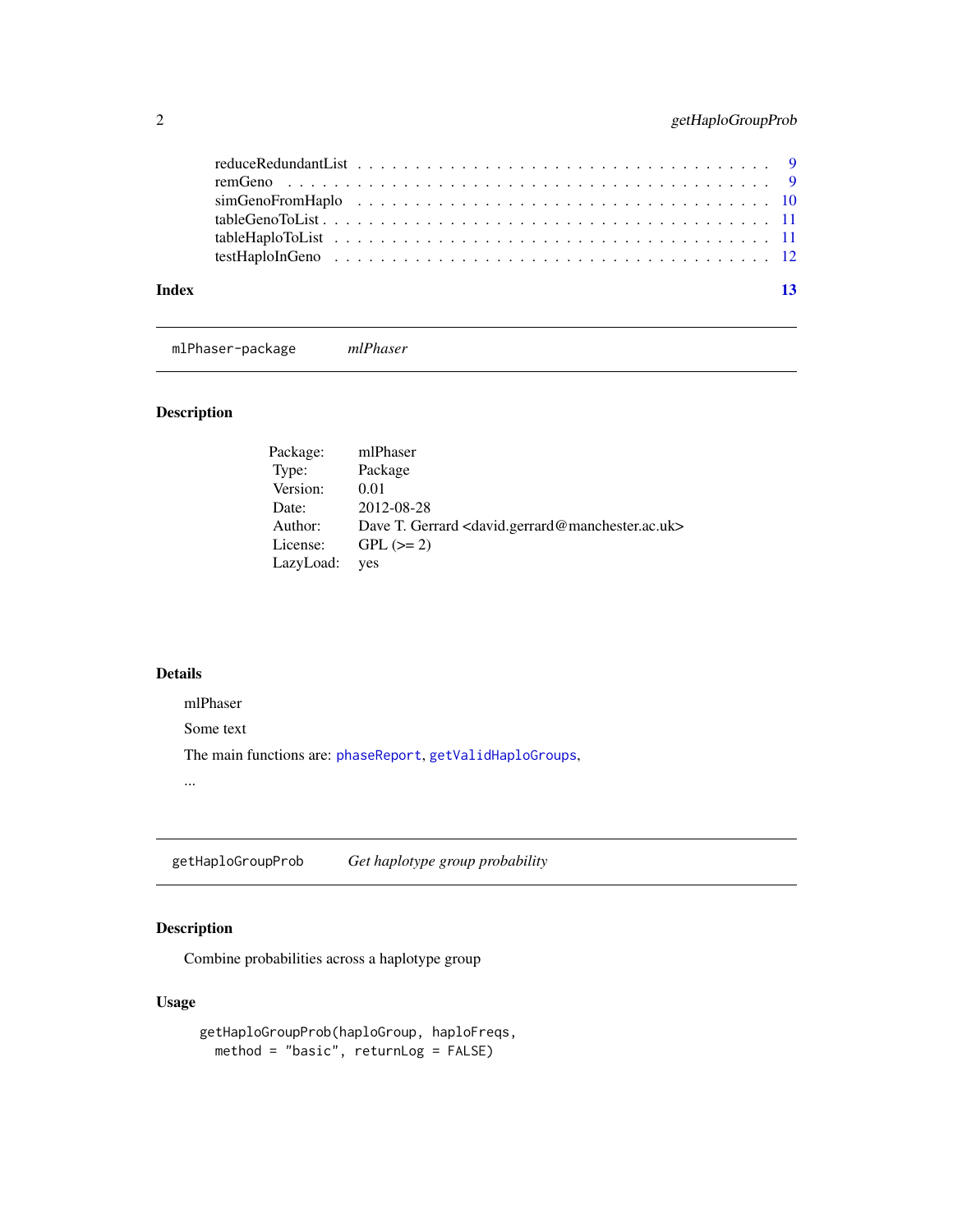## <span id="page-2-0"></span>getValidHaploGroups 3

## Arguments

| haploGroup | A list of haplotypes. Only the names attribute is important.                |
|------------|-----------------------------------------------------------------------------|
| haploFregs | The frequencies of haplotypes as a named vector.                            |
| method     | Only one method currently ("basic").                                        |
| returnLog  | Whether to output the combined probability as a natural log. Default=FALSE. |

## Details

Each haplotype might have a probability of being found. e.g. the population frequency. This function combines probabilities of a group of haplotypes

## Value

A numeric likelihood representing the combined probability across a group.

<span id="page-2-1"></span>getValidHaploGroups *Get haplo groups for a genotype*

#### Description

Get all valid groups of haplotypes that fully explain a genotype.

## Usage

getValidHaploGroups(genotype, haplotypes)

## Arguments

| genotype   | The genotype in question. Can be data frame or list of lists format |
|------------|---------------------------------------------------------------------|
| haplotypes | The set of candidate haplotypes.                                    |

## Details

Wrapper function to set up and control the recursive search for groups of haplotyps, each of which are consistent with the genotype in question. Makes use of recursion via the function [recurseHaplos](#page-7-1)

## Value

A list of valid haplotype groups (each itself a list of haplotypes).

## See Also

[phaseReport](#page-5-1)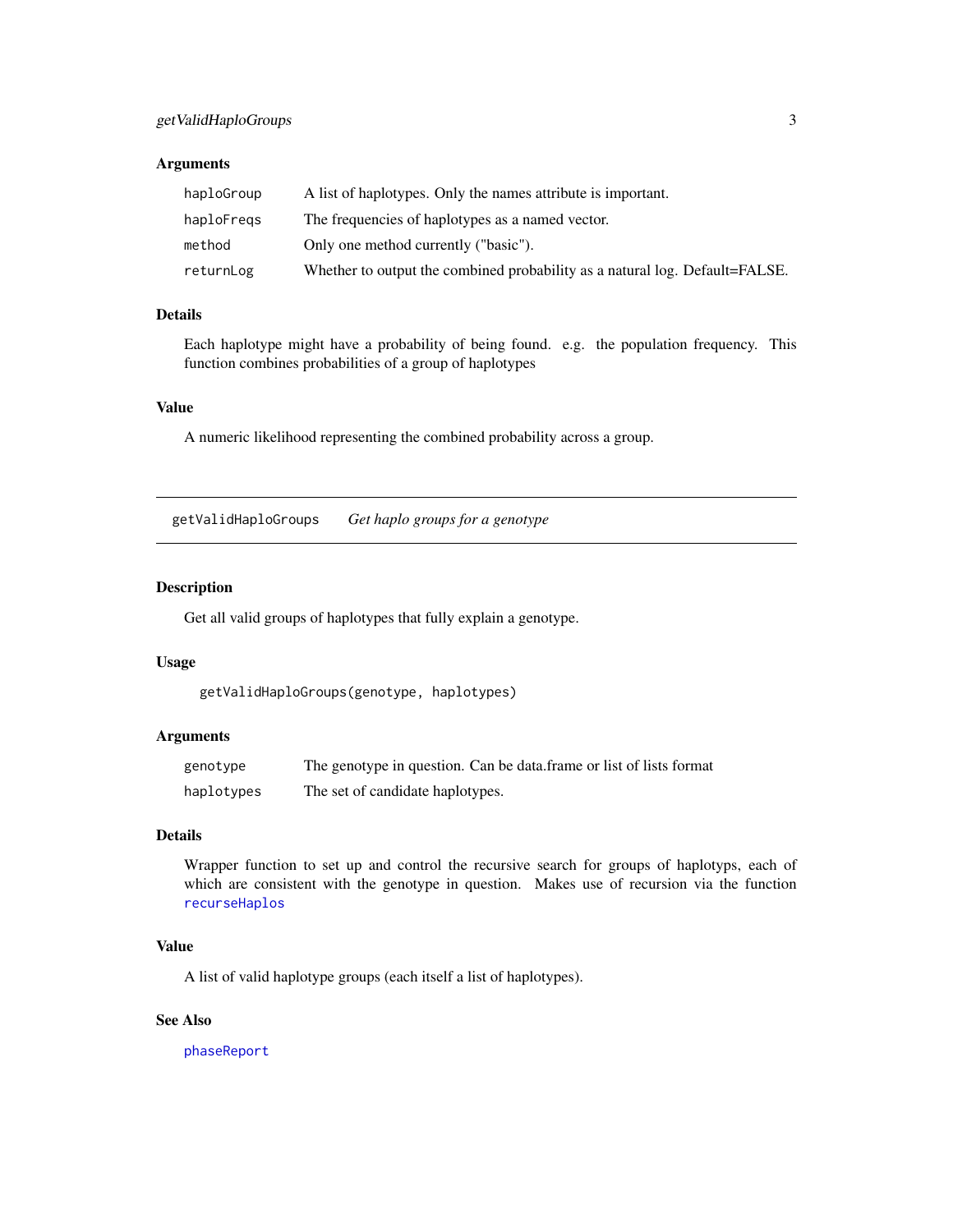#### Examples

```
# create a data frame to store alleles of haplotypes. Columns are loci.
haplotypes <- data.frame( A= c("a","b","c","a","b","c","b"),
B= c("a","b","c","b","c","a","a"),
C= c("a","b","c","b","c","a","a") )
# give the haplotypes sensible names as rownames.
rownames(haplotypes) <- apply(haplotypes, 1, paste,sep="" , collapse="")
# load a genotype as a table
thisGenotype <- data.frame(A.1="a", A.2="b", B.1="a", B.2="b",C.1="a", C.2="b")
# find groups of haplotypes as a list of lists
my.valid.groups <- getValidHaploGroups(thisGenotype,haplotypes)
# look at the list structure of the valid groups list
str(my.valid.groups)
# see phaseReport() for more friendly function
```
listGenoToTable *Genotype list to genotype table*

#### Description

Converts a list of genotypes to a table with several columns per locus.

#### Usage

```
listGenoToTable(genoList)
```
#### Arguments

genoList A list of lists. One entry per genotype (sample) each containing a list of loci to store the alleles.

## Details

The multiple columns per locus are differentiated with a numerical suffic. e.g. locA.1, locA.2

#### Value

A data.frame a row for each genotype and n colums for each locus (where n is ploidy of locus)

<span id="page-3-0"></span>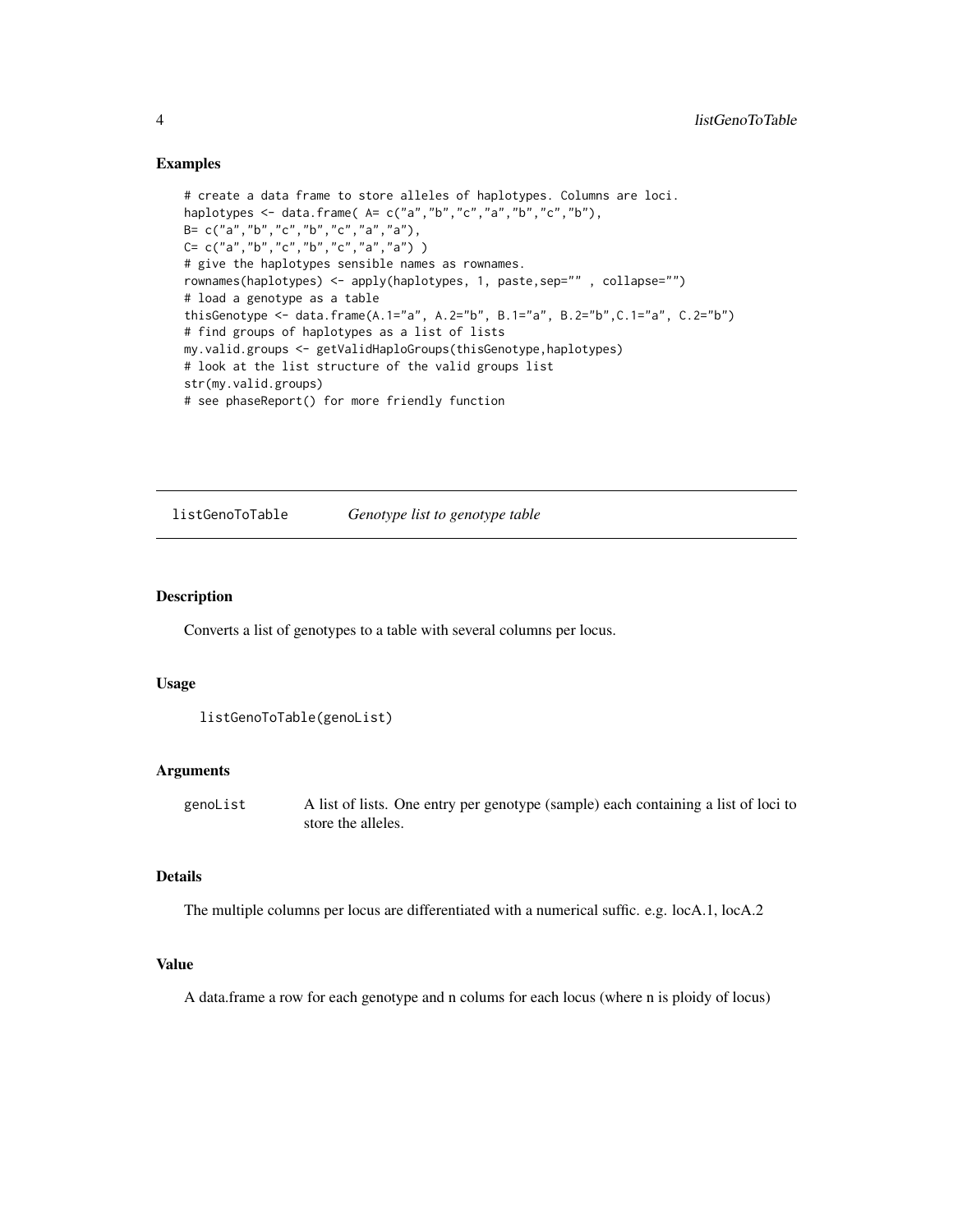<span id="page-4-0"></span>listHaploToTable *Haplotype list to Haplotype table.*

#### Description

Converts a set of haplotypes from list format to table format

## Usage

```
listHaploToTable(haploList)
```
## Arguments

haploList A list of lists. One top level element per haplotype. Each haplotype should be named and have the same set of loci as a sublist.

## Details

Each list element becomes a row. Each locus becomes a column.

#### Value

A set of haplotypes in table format as a data.frame

listValidHaplotypes *List valid haplotypes*

## Description

Select valid haplotypes (from a list) for a genotype

## Usage

```
listValidHaplotypes(genotype, haplotypes, ploidy = 2)
```
## Arguments

| genotype   | The genotype. Can be in data frame or list of list format.    |
|------------|---------------------------------------------------------------|
| haplotypes | The haplotypes. Can be in data frame or list of lists format. |
| ploidy     | How many alleles per locus. Default=2.                        |

## Details

Tests a set of haplotypes against a genotype to see if they are contained within.

## Value

A list of valid haplotypes (each as a list).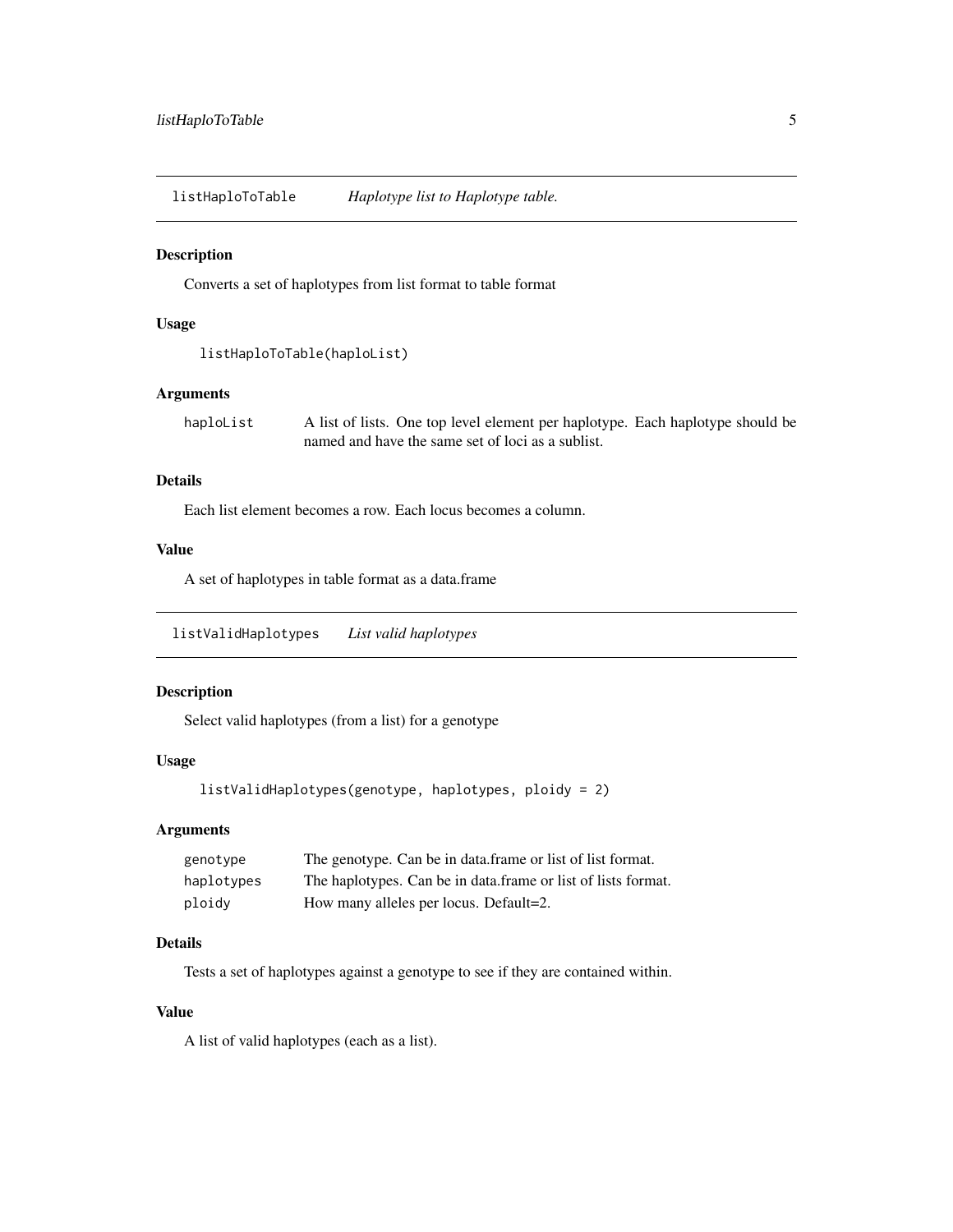<span id="page-5-1"></span><span id="page-5-0"></span>

#### Description

Attempts to find best/all haplotype groups that fully explain observed multi-locus genotypes.

#### Usage

```
phaseReport(genotypes, haplotypes, haploFreqs,
  outFormat = "all")
```
### Arguments

| genotypes  | The table/list of genotypes                                                                    |
|------------|------------------------------------------------------------------------------------------------|
| haplotypes | The table/list of candidate haplotypes                                                         |
| haploFregs | The frequencies of haplotypes as a named vector.                                               |
| outFormat  | Whether to output all valid haplotype groups or just the best (based on joint<br>probability). |

## Details

This wrapper function takes a set of genotypes, a set of haplotypes and a set of haplotype frequencies and attempts to report either all groups or just the single most likely group of known haplotypes that fully explains each observed genotype.

#### Value

A data.frame of results...

#### See Also

[getValidHaploGroups](#page-2-1)

## Examples

```
# create a data frame to store alleles of haplotypes. Columns are loci.
haplotypes \leq data.frame(A = c("a", "b", "c", "a", "b", "c", "b"),
B= c("a","b","c","b","c","a","a"),
C= c("a", "b", "c", "b", "c", "a", "a", "a")# give the haplotypes sensible names as rownames.
rownames(haplotypes) <- apply(haplotypes, 1, paste,sep="" , collapse="")
# Create a named vector of haplotype frequencies.
haploFreqs <- c(0.4, 0.3, 0.15, 0.07,0.05, 0.02, 0.01)
names(haploFreqs) <- rownames(haplotypes)
# load a genotype as a table
thisGenotype <- data.frame(A.1="a", A.2="b", B.1="a", B.2="b", C.1="a", C.2="b")
phaseReport(thisGenotype,haplotypes)
```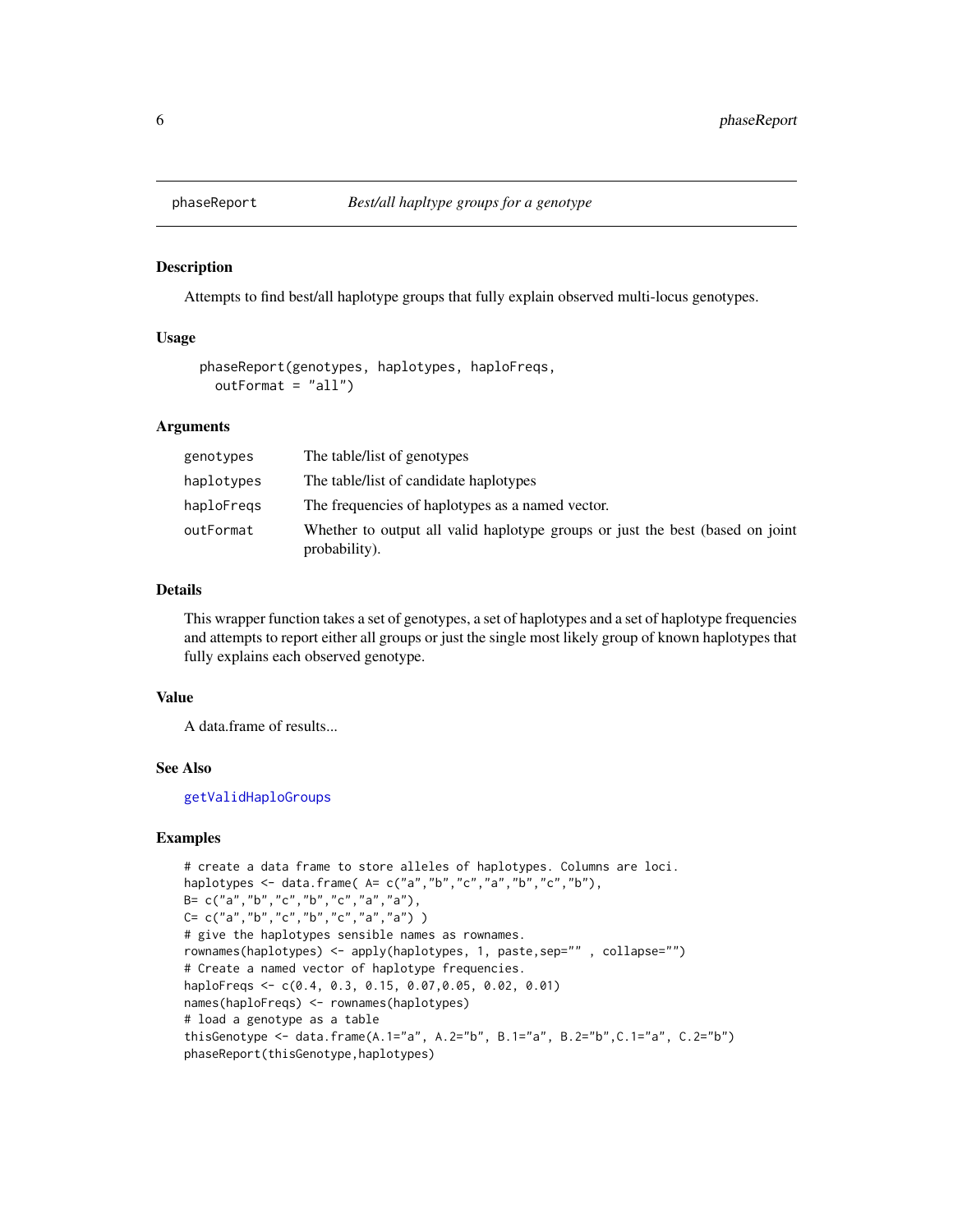## <span id="page-6-0"></span>printHaploGroups 7

```
# use haplotype frequencies to rank candidate haplotype groups.
phaseReport(thisGenotype,haplotypes, haploFreqs)
# return only the best haplotype group for each genotype.
phaseReport(thisGenotype,haplotypes, haploFreqs, outFormat="top")
# simulate a set of genootypes
my.genotypes <- simGenoFromHaplo(haploTable=haplotypes, haploFreqs=haploFreqs , n=20, ploidy=2)
# get phase report on all genotypes
phaseReport(my.genotypes,haplotypes, haploFreqs, outFormat="all") # outFormat="all" is the default
phaseReport(my.genotypes,haplotypes, haploFreqs, outFormat="top")
```
printHaploGroups *Print haplotype groups*

#### Description

Prints haplotype groups from a list.

#### Usage

printHaploGroups(haploListOfLists)

#### Arguments

haploListOfLists

A list of haplotype groups.

## Details

Works through a list of haplotype groups (quite a complex list structure) and prints out one group per line. For presentation only, results cannot be re-used.

## Value

Nothing. Just prints.

printHaploProbs *Print haplo group probabilities*

## Description

Print out haplotype groups and their relative probabilities

#### Usage

printHaploProbs(namedHaploGroups, haploFrequencies)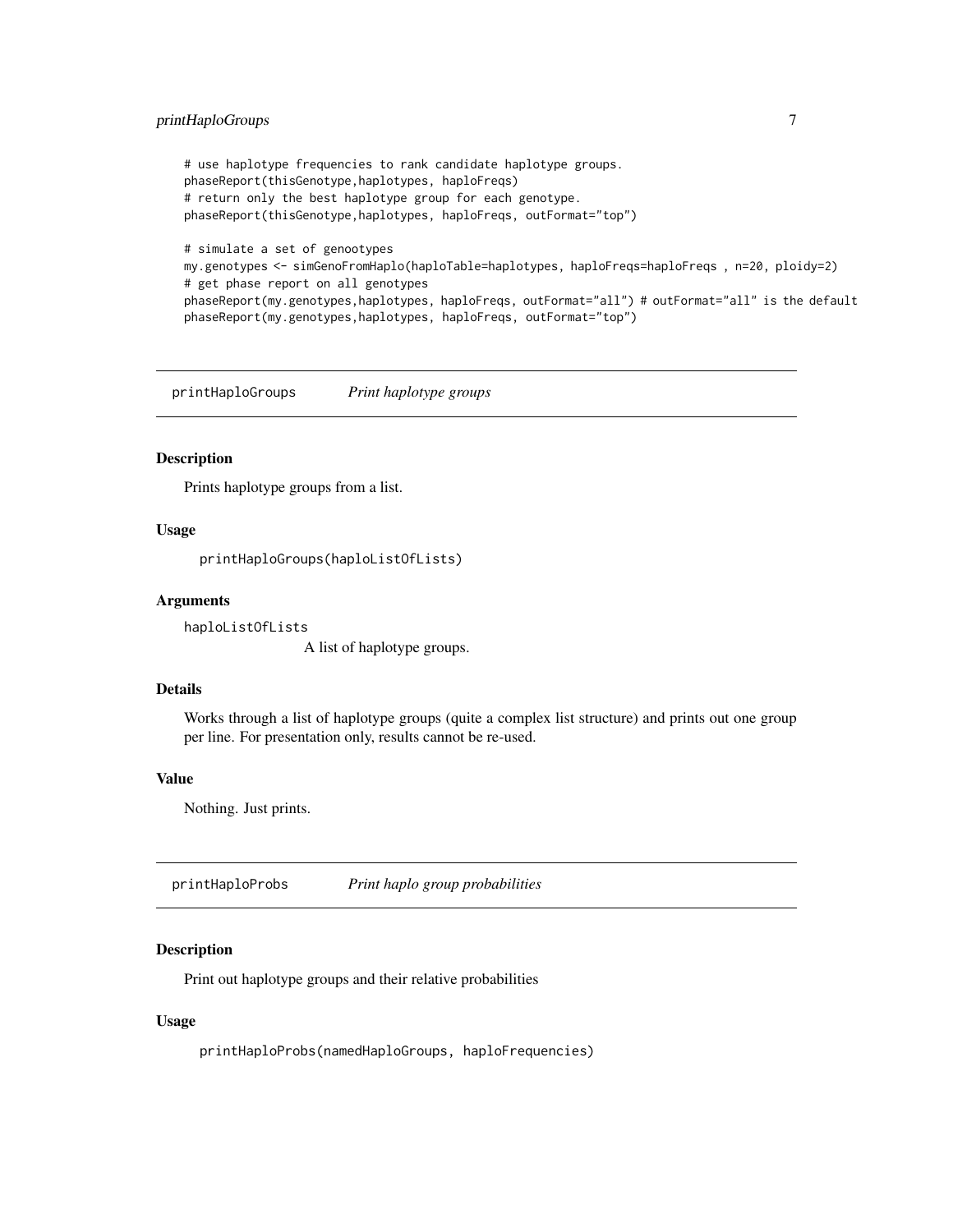#### **Arguments**

namedHaploGroups

A list of haplotype groups (each a list) that explain a genotype.

#### haploFrequencies

A named numeric vector giving the probabilities of haplotypes. Names store the haplotype names.

## Details

This was a first attempt to order competing haplotype groups. It only prints and does not return a useable object.

## Value

Nothing. Prints only

<span id="page-7-1"></span>recurseHaplos *Recurse to get haplo groups*

#### Description

Recursive function to extract valid groups of haplotypes explaining a genotype

## Usage

recurseHaplos(validHaplotypes, remGenotype, group)

#### **Arguments**

| validHaplotypes |                                     |
|-----------------|-------------------------------------|
|                 | A list of haplotypes to choose from |
| remGenotype     | The remaining part of the genotype  |
| group           | The valid group to this point.      |

### Details

This recursive function subtracts haplotypes from a genotypes to find 'groups' of haplotypes that can fully explain a genotype. To make the function general and cope with ploidy  $> 2$ , I made it recursive. It will keep going until it has run out of genotype and/or it has run out of valid haplotypes. This should probably stay as an internal function because of its recursive nature. N.B. requires access to a globally accessible storage variable: validHaploGroups

#### Value

NULL. N.B. requires access to a globally accessible storage variable: validHaploGroups

<span id="page-7-0"></span>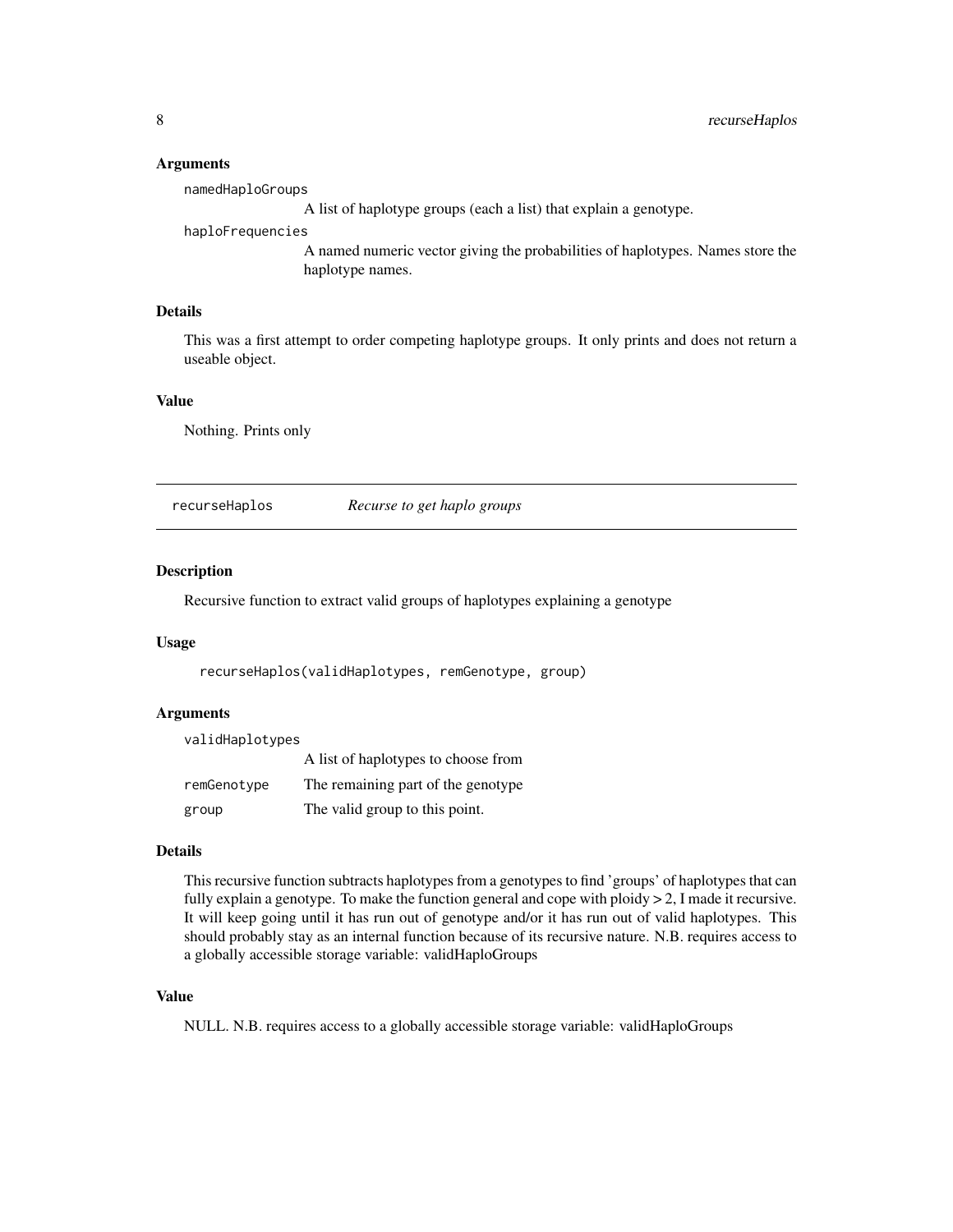<span id="page-8-0"></span>reduceRedundantList *Remove redundant haplotype groups*

## Description

Removes redundant groups of haplotypes from a common list.

#### Usage

```
reduceRedundantList(startList)
```
## Arguments

startList A list of haplotype groups (each is a list of haplotypes).

#### Details

The recursive method [recurseHaplos](#page-7-1) of finding groups of consistent haplotypes does not differentiate, re-arranged versions of the same set. e.g. keeps aaa/bbb AND bbb/aaa. This function removes that redundancy from the results. uses the length of intersect to determine if two lists contain all the same elements.

## Value

A list of haplotype groups but each group is unique.

remGeno *Extract haplotype from genotype*

#### Description

Attempts to extract a haplotype from a genotype

## Usage

```
remGeno(haplotype, genotypeList)
```
### Arguments

| haplotype    | The haplotype to be removed           |
|--------------|---------------------------------------|
| genotypeList | The genotype in list of lists format. |

## Details

Tries to extract a single haplotype from a compound genotype and return, amongst other things, the remainder genotype.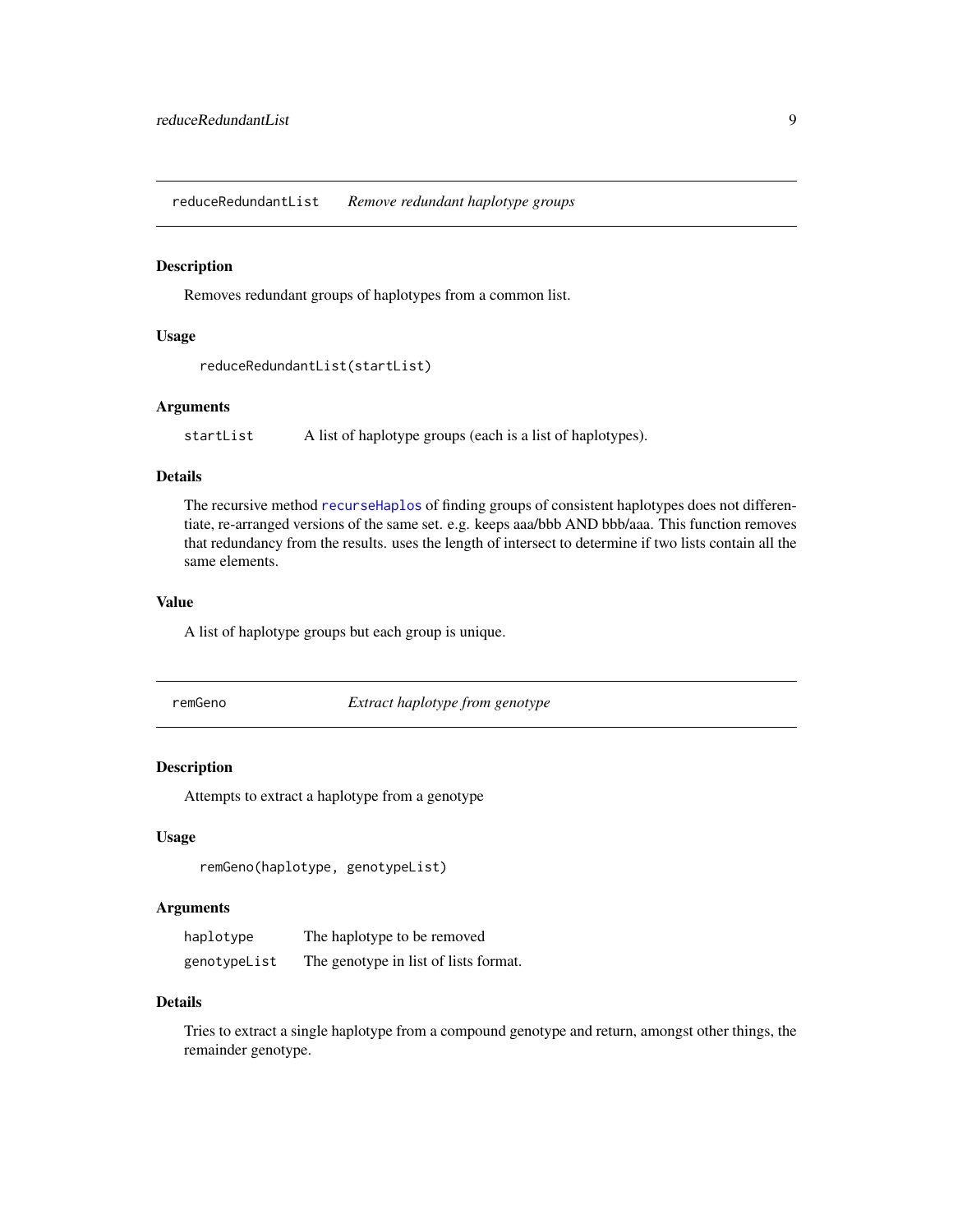## <span id="page-9-0"></span>Value

A list giving the original haplotype extracted (haplotype), a table of TRUE/FALSE for each locus with TRUE if the allele was successfully extracted (passTable), and a list giving the genotype remaining after extraction (remList).

simGenoFromHaplo *Simulate genotypes*

#### Description

Simulates genotypes from a table of haplotypes.

## Usage

```
simGenoFromHaplo(haploTable, haploFreqs, n = 1,
 ploidy = 2)
```
#### Arguments

| haploTable | The list of haplotypes in table format      |
|------------|---------------------------------------------|
| haploFregs | A named vector of haplotype frequencies.    |
| n          | How many genotypes to simulate.             |
| ploidy     | How many alleles per locus. Default $= 2$ . |

#### Details

Simulates n genotypes from a table of haplotypes. Genotypes will include one allele per ploidy level.

#### Value

A data.frame of genotypes. Each locus will have multiple colums as per the ploidy level.

#### Examples

```
# create a data frame to store alleles of haplotypes. Columns are loci.
haplotypes <- data.frame( A= c("a","b","c","a","b","c","b"),
B= c("a","b","c","b","c","a","a"),
C= c("a", "b", "c", "b", "c", "a", "a")# give the haplotypes sensible names as rownames.
rownames(haplotypes) <- apply(haplotypes, 1, paste,sep="" , collapse="")
# Create a named vector of haplotype frequencies.
haploFreqs <- c(0.4, 0.3, 0.15, 0.07,0.05, 0.02, 0.01)
names(haploFreqs) <- rownames(haplotypes)
# simulate a set of genotypes
```
my.genotypes <- simGenoFromHaplo(haploTable=haplotypes, haploFreqs=haploFreqs , n=20, ploidy=2)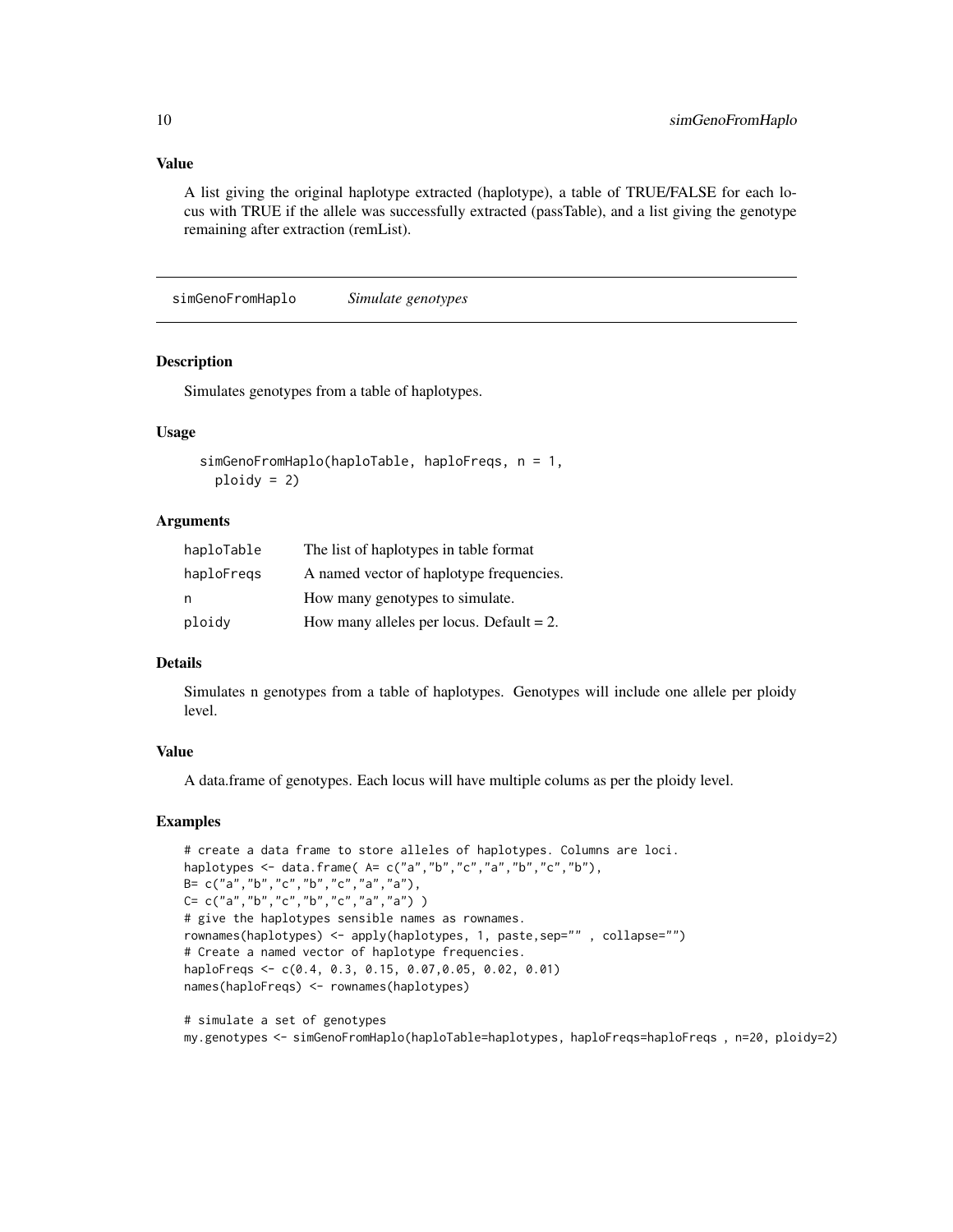<span id="page-10-0"></span>tableGenoToList *Convert genotype table to list of lists*

## Description

Converts a table of genotypes to a list of lists, one sub-list per genotype.

## Usage

```
tableGenoToList(genoTable, locusNames)
```
## Arguments

| genoTable  | A data frame containg genotypes. One row per genotype. Multiple columns per<br>locus as per the ploidy. |
|------------|---------------------------------------------------------------------------------------------------------|
| locusNames | A character vector of locus names.                                                                      |

## Details

Converts a table of genotypes to a list of lists, one sub-list per genotype.

## Value

genotypes as a list of lists

tableHaploToList *Haplotype table to haplotype list*

## Description

Converts a data.frame of haplotypes to a list of lists with haplotypes at the top level and list of loci (with their alleles) beneath.

## Usage

```
tableHaploToList(haploTable,
 locusNames = colnames(haploTable))
```
## Arguments

| haploTable | A data.frame of alleles making up the haplotypes. One column per locus, one<br>row per haplotype. The rownames should contain the haplotype ids. |
|------------|--------------------------------------------------------------------------------------------------------------------------------------------------|
| locusNames | A character vector giving the names of the loci which should match the column<br>names of the haploTable                                         |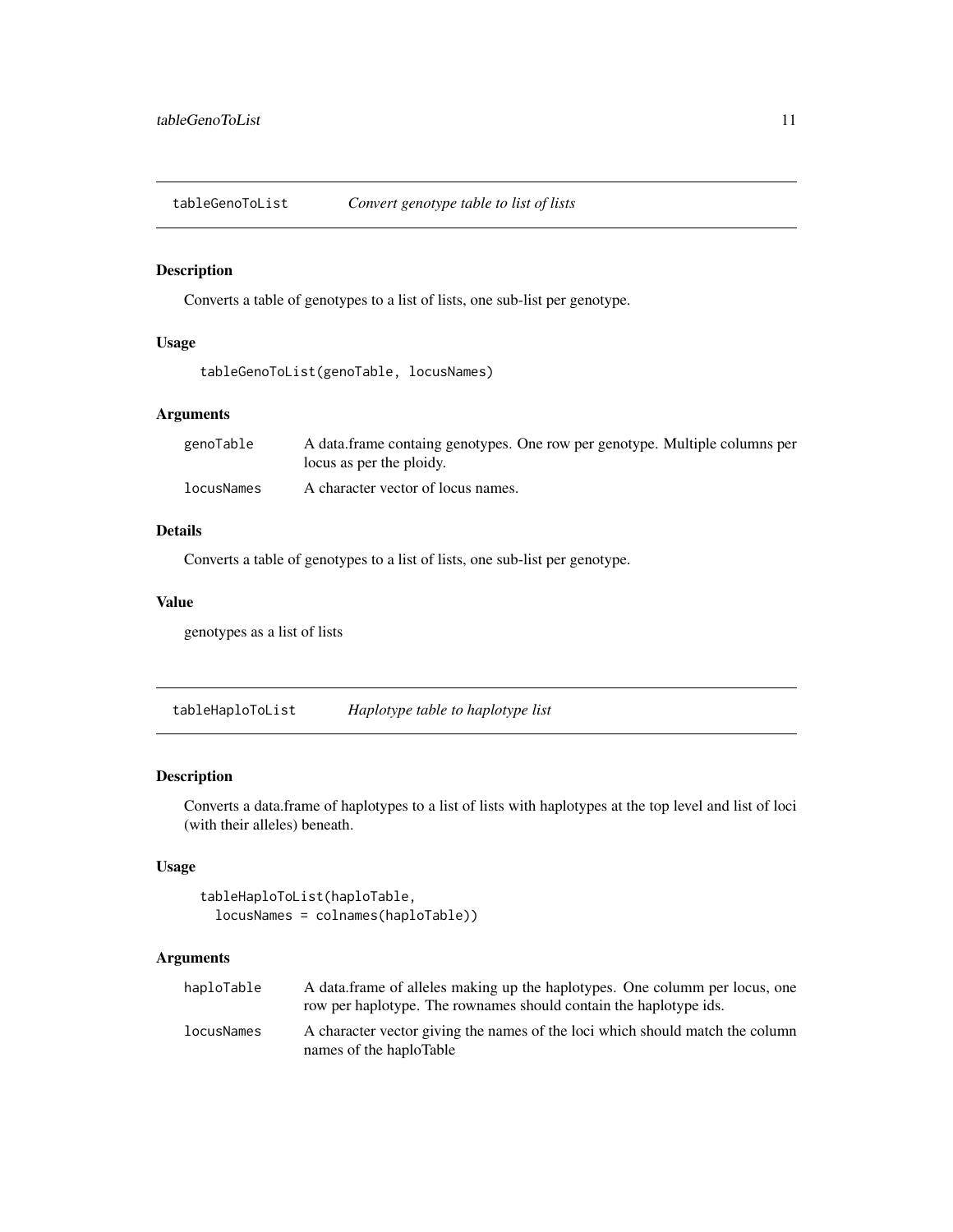## <span id="page-11-0"></span>Details

Summary paragraph outlining method

#### Value

Haplotypes as a list of lists.

testHaploInGeno *Test genotype for presence of haplotype*

## Description

Test if a genotype contains a haplotype.

## Usage

testHaploInGeno(haplotype, genotypeList)

## Arguments

| haplotype    | The haplotype as a one line data.frame |
|--------------|----------------------------------------|
| genotypeList | The genotype as a list of lists.       |

## Details

An early implementation to test if a genotype contained a haplotype. N.B. I don't think this is used anymore.

## Value

TRUE/FALSE if haplotype is present in the genotype